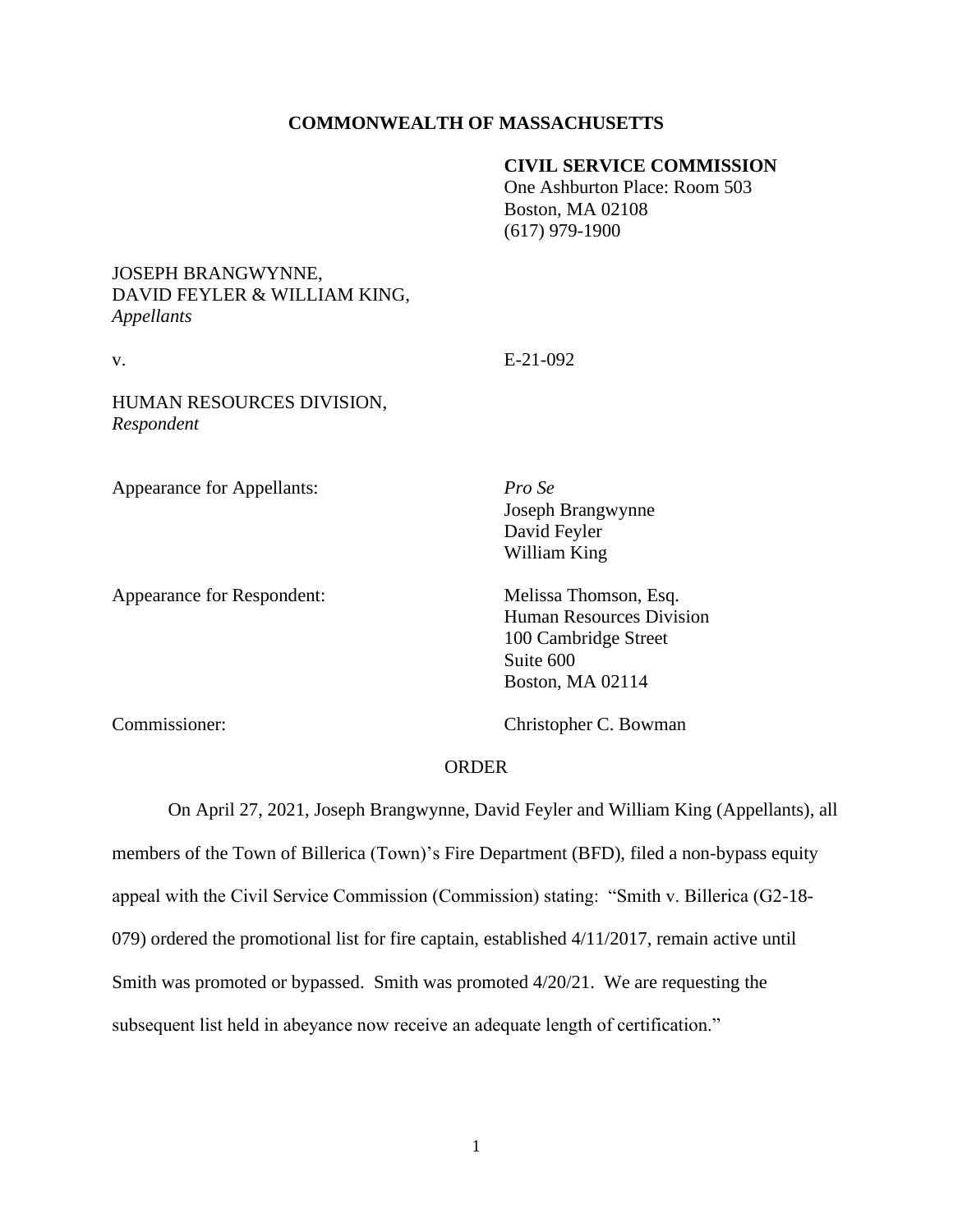On June 8, 2021, I held a remote pre-hearing conference which was attended by Appellants Brangwynne and King and counsel for the state's Human Resources Division (HRD). The following facts are not in dispute:

- 1. On December 20, 2018, the Commission, after concluding that the bypass of then-Lieutenant Jason Smith was not justified, issued a decision allowing Lt. Smith's appeal and ordered appropriate remedial relief. [\(Smith v. Billerica,](https://www.mass.gov/doc/smith-jason-v-town-of-billerica-122018/download) 34 MCSR 400 (2018)); affirmed by the Superior Court on November 4, 2020 [\(Billerica v. Smith,](https://www.mass.gov/doc/smith-jason-v-town-of-billerica-related-superior-court-decision-11420/download) Middlesex Sup. Crt. No. 2019- 00176 (2020)).
- 2. The Commission's decision in Smith ordered in part that the eligible list for Fire Captain in place at the time, which had been established on April 11, 2017, remain in place until Smith was subsequently promoted or bypassed for the next Fire Captain vacancy.
- 3. On April 2, 2021, Smith was promoted to the next available vacancy for Fire Captain.
- 4. But for the Commission's order, a new eligible list would have been established on July 1, 2019.
- 5. Concurrent with the promotional appointment of Smith, the new eligible list is now effective April 2, 2021.
- 6. Appellants Brangwynne and Feyler are tied for second on the new eligible list and Appellant King is ranked fourth.
- 7. Other than the vacancy filled by Smith, no other Fire Captain vacancy has occurred in the BFD since July 1, 2019, when the new eligible list would have been established had it not been for the remedial relief ordered by the Commission in Smith.

2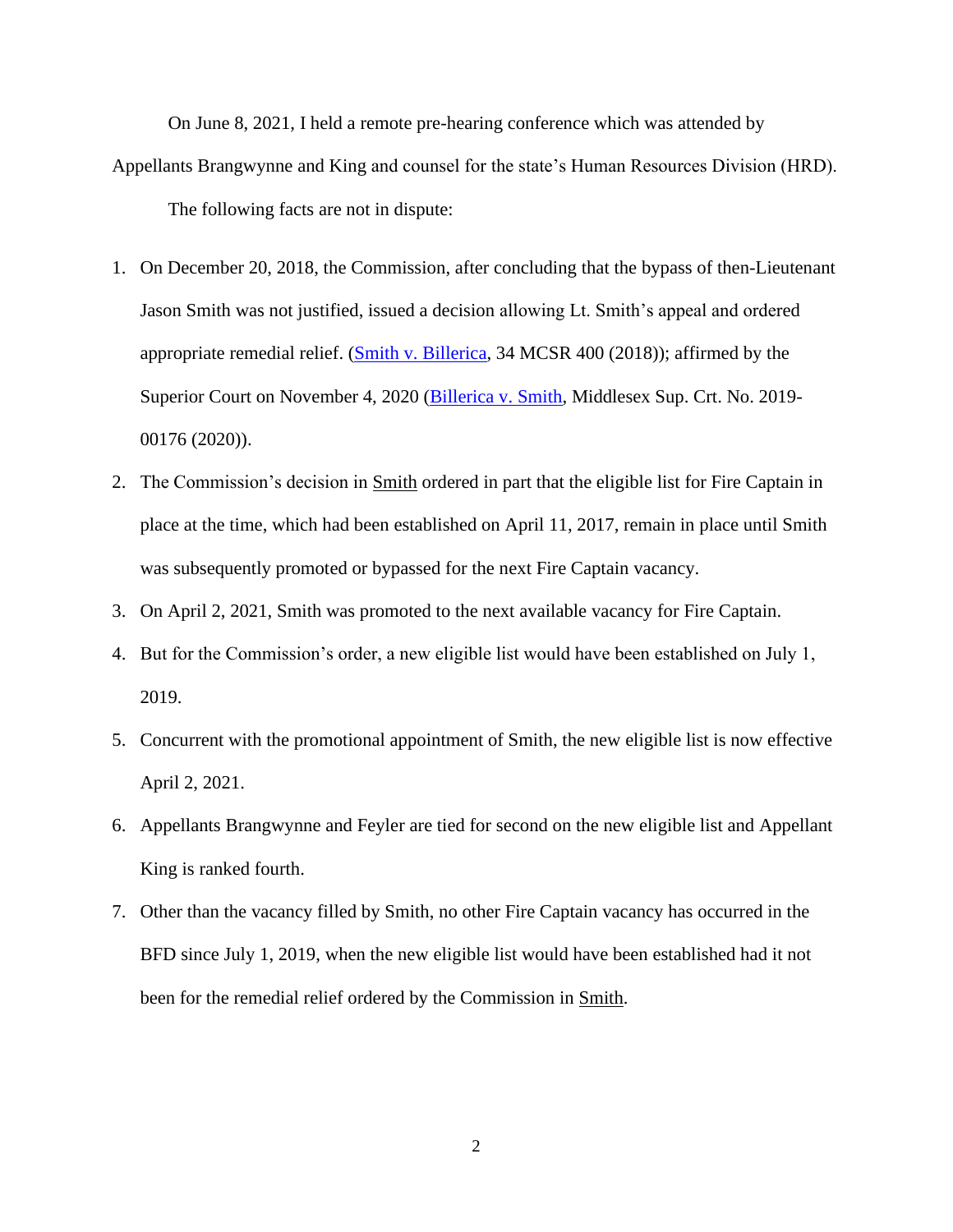#### *Discussion / Analysis*

As part of the pre-hearing conference, the Appellants indicated that they were primarily seeking a clarification regarding when the "new" eligible list would expire and, depending on the expiration date, whether and how an extension could be granted.

Section 25 of G.L. c. 31 states in relevant part that:

" … Persons on an eligible list shall be eligible for certification from such list for such period as the administrator shall determine, but in any event not to exceed two years, unless one of the following exceptions applies: (1) such eligibility is extended by law because such persons are in the military or naval service; (2) the administrator is temporarily enjoined by a court order from certifying names from an eligible list, in which case eligibility of persons on such list shall be extended for a period equal to the duration of such order; or (3) no new list is established, in which case eligibility of all persons on such list shall be extended until a new list is established for the same position for which the original list was established …"

Generally, HRD has a longstanding practice of revoking an eligible list two (2) years after it was established unless no new eligible list has been established, in which case HRD extends the eligible list to three years from the first day of the month in which the underlying promotional examination was given. Here, in which no new eligible list has been established, that would result in the eligible list for Billerica Fire Captain expiring on November 1, 2021.

I see no reason at this time for the Commission to intervene in regard to the November 1, 2021 expiration date. Setting aside the one vacancy which was the subject of the appropriate remedial relief in the Smith decision, there have been no other vacancies for which the Appellants should have been considered had the eligible list been established on July 1, 2019. The Appellants referenced a potential vacancy occurring in July 2021. If that should occur, two of the Appellants, currently tied for second on the eligible list, would be eligible for consideration consistent with the 2N+1 statutory formula.

3